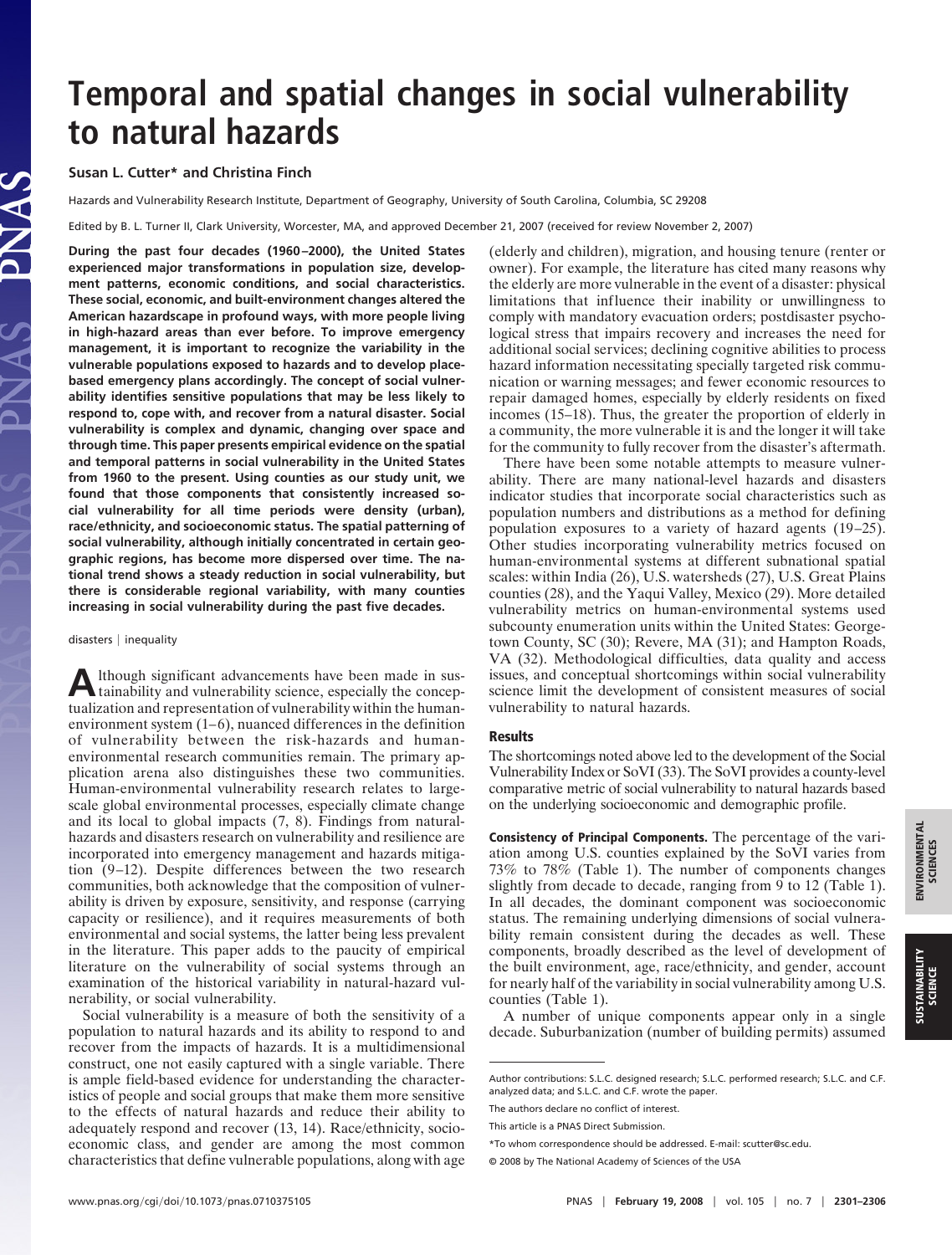#### **Table 1. Construction of the SoVI 1960–2000**

|                                                | 1960                                                      | 1970                                                         | 1980                                                    | 1990                                              | 2000                                               |
|------------------------------------------------|-----------------------------------------------------------|--------------------------------------------------------------|---------------------------------------------------------|---------------------------------------------------|----------------------------------------------------|
| % variance<br>explained                        | 72.7                                                      | 73.2                                                         | 77.5                                                    | 77.9                                              | 78.1                                               |
| No. of components                              | 9                                                         | 11                                                           | 12                                                      | 12                                                | 11                                                 |
| Major components<br>(% variance)<br>explained) | Socioeconomic<br>status (18.4)                            | Socioeconomic<br>status $(15.3)$                             | Socioeconomic<br>status (13.9)                          | Socioeconomic<br>status $(13.3)$                  | Socioeconomic<br>status (14.7)                     |
|                                                | Development (12.5)<br>Age (8.6)<br>Age (elderly)<br>(7.3) | Age (11.2)<br>Rural (8.0)<br>Employment<br>& gender<br>(7.8) | Development (13.4)<br>Age (10.3)<br>Race & gender (8.8) | Age (11.8)<br>Development (8.9)<br>Rural<br>(7.2) | Age (13.2)<br>Development (13.1)<br>Rural<br>(8.9) |
|                                                | Employment &<br>gender (6.9)                              | Development<br>(7.6)                                         | Gender<br>(6.4)                                         | Race & gender<br>(6.9)                            | Race & gender (8.2)                                |

\*The naming conventions for the components and representative variables include the following: Socioeconomic status (% poverty, % population with less than high school education, per capita income, median house value); Age (median age, % under 18, % over 65, % Social Security beneficiaries, birth rate); Development (commercial establishments, manufacturing establishments, housing units, new residential housing unit permits, earnings in all industries); Rural (% employed in agriculture, mining, fishing, or forestry; % rural farm population; % land area in farms); Race/ethnicity (% Asian, % African American, % Native Americans, % Hispanic); Gender (% female, % female-headed households, % female participation in the labor force); Employment (% employed in transportation, communications, and other public utilities; % employed in services; community hospitals per capita; % labor force participation).

importance in 1970. By 1980, gender, specifically high percentages of women in rural areas, emerges as a separate indicator, and extreme wealth and civic engagement (percent voting) became important as well. In 1990, the economic value of industries and value of property surfaces as a driving force of social vulnerability. In the 2000 SoVI, aspects of immigration (foreign-born residents) assumed more importance as a unique component, as did the economic dependence of counties.

**Mapping Social Vulnerability.** To illustrate the geographic patterns in the county SoVI scores, we classified the visualization of mapped scores using standard deviations from the mean for each decade. Because our primary focus is on the extremes of the distribution, we define social high and low vulnerability as those counties with SoVI scores greater than two standard deviations from the mean (high vulnerability  $\geq +2$  SD; low vulnerability  $\leq$ -2 SD). To determine the patterns of similarity and dissimilarity in the clustering of social vulnerability, we examined the spatial autocorrelation among the counties. For this analysis, only those counties in the conterminous United States were used (Alaska and Hawaii were deleted because of their lack of spatial contiguity). We used the GeoDa software to calculate the spatial statistics (34). The global spatial statistics measure spatial dependence based on simultaneous measurements from many locations (35). The local indicator of spatial autocorrelation (LISA or the Local Moran's *I*) captures the local variability (36) and identified clusters similarity (high and low social vulnerability).

Fig. 1 shows the geographic pattern of social vulnerability for each decade. In 1960, the most socially vulnerable counties are concentrated in the Southwest, north-central Great Plains, and lower Mississippi Valley, and in Florida and Hawaii. The least vulnerable counties in 1960 are in New England, the upper Great Lakes, the Pacific Northwest, and Alaska. For 1970, the pattern of high social vulnerability in the Southwest shrank, and a new area emerged along the U.S.–Mexico border regions of Texas. The lower Mississippi Valley and the Upper Great Plains retained their placement in the high vulnerability category. Interestingly, the pattern of low social vulnerability showed regional shifts, with many of the 1960 counties moving into the moderate or average range. There was strong spatial clustering in both the 1960 SoVI (Moran's  $I = 0.49$ ) and the 1970 SoVI (Moran's  $I = 0.51$ ) (Table 2). The 1960 decade showed the greatest number of significantly clustered counties at the extremes, high vulnerability (517 counties or 16.7%), and low vulnerability (636 counties or 20.6%) (Table 2). For the 1970 SoVI, there were fewer significant spatial clusters of high vulnerability (355 counties or 11.4%) and low vulnerability (597 counties or 19.3%).

For 1980, the extremes in social vulnerability still showed some distinct spatial patterns. For example, the areas of high social vulnerability remained along the U.S.–Mexico border; in the Native American lands in the Southwest and Great Plains, in the lower Mississippi Valley, and in Alaska and Hawaii. The distribution of least vulnerable counties in 1980 continued a westward shift, showing concentrations in the Rocky Mountain and Great Basin area (Fig. 1). A vestige of low-social-vulnerability counties remained along the eastern flanks of the Appalachians in Virginia and North Carolina. The decline in significant spatial clusters reached its low point in the 1980 SoVI (Moran's *I* 0.32), with only 293 counties (9.4%) in the high-vulnerability cluster and 344 counties (11.2%) in the low-vulnerability cluster.

By 1990, the lower Mississippi Valley, the lower Rio Grande Valley, and the Great Plains continue to show greater social vulnerability. Most of Alaska remains in the highest category, but Hawaiian counties improve to average levels of vulnerability. There is an increase in the number of eastern counties in the least vulnerable category, and a decrease in the western counties in this same classification. The overall spatial clustering remained level (Moran's  $I = 0.38$ ), but there were some slight increases in the local clusters of high vulnerability (344 counties or 11.1%) and low vulnerability (448 counties or 14.5%).

Finally, the 2000 SoVI shows a more dispersed pattern of social vulnerability nationally, although concentrations of high social vulnerability remain in the U.S.–Mexico border counties, the Deep South, the upper Great Plains, the Southwest, and in California (Fig. 1). The pattern of low social vulnerability appears concentrated in the Rocky Mountain counties. There was little change in the significance of the overall spatial clustering from the previous decade (Moran's  $I = 0.36$ ), but there was a noticeable decline in the number of significant clusters locally for those high-vulnerability counties (239 counties or 7.8%) and low-vulnerability counties (342 counties or 11.1%). What this finding suggests is that the spatial clustering of social vulnerability is become less concentrated in specific regions over time (Table 2).

Three counties appeared among the top 25 most vulnerable counties in each decade: Kings (NY), New York (NY), and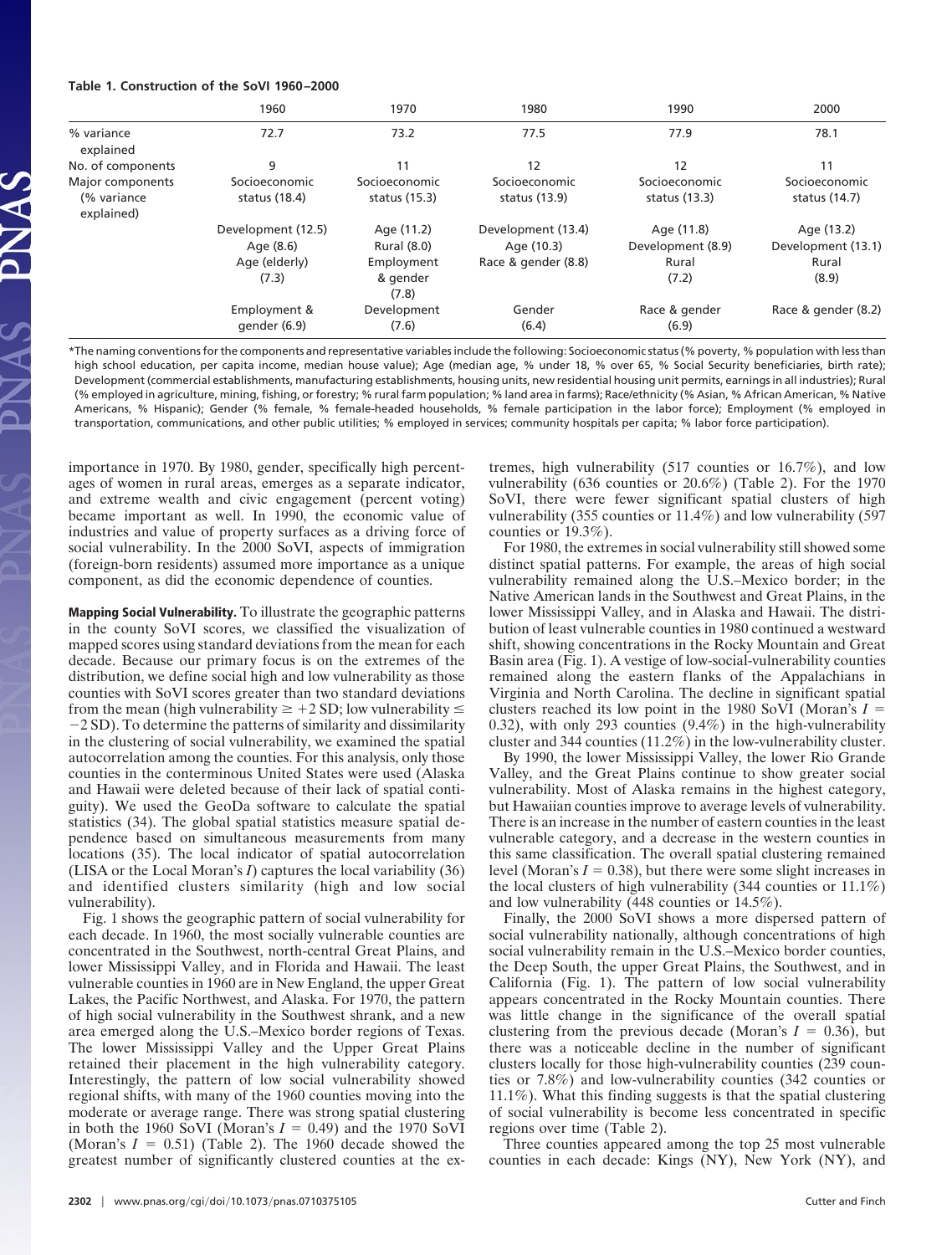



Shannon (SD). In fact, New York was the most vulnerable county for all decades. The components most frequently associated with areas of high social vulnerability are urban development, race and ethnicity, and low socioeconomic status. In comparison, only five counties appeared in the least vulnerable category for three decades: Gilpin, Hinsdale, Pitkin, and Summit (CO), and Teton (WY). Characteristics associated with least vulnerable counties are affluence, a relatively homogenous population (White), and a youthful population (older than 5 and younger than 65 years of age).

**Local Places, Local Changes.** Although it is instructive to see the national pattern and trends in social vulnerability, more localized analyses provide an understanding of those places that are experiencing significant changes in their social vulnerability and show how such changes might influence emergency preparedness and response in the future. For example, has the social vulnerability of County A increased, decreased, or stayed relatively the same historically? More importantly, on the basis of this historical trend, what level of social vulnerability might be expected in County A in 2010?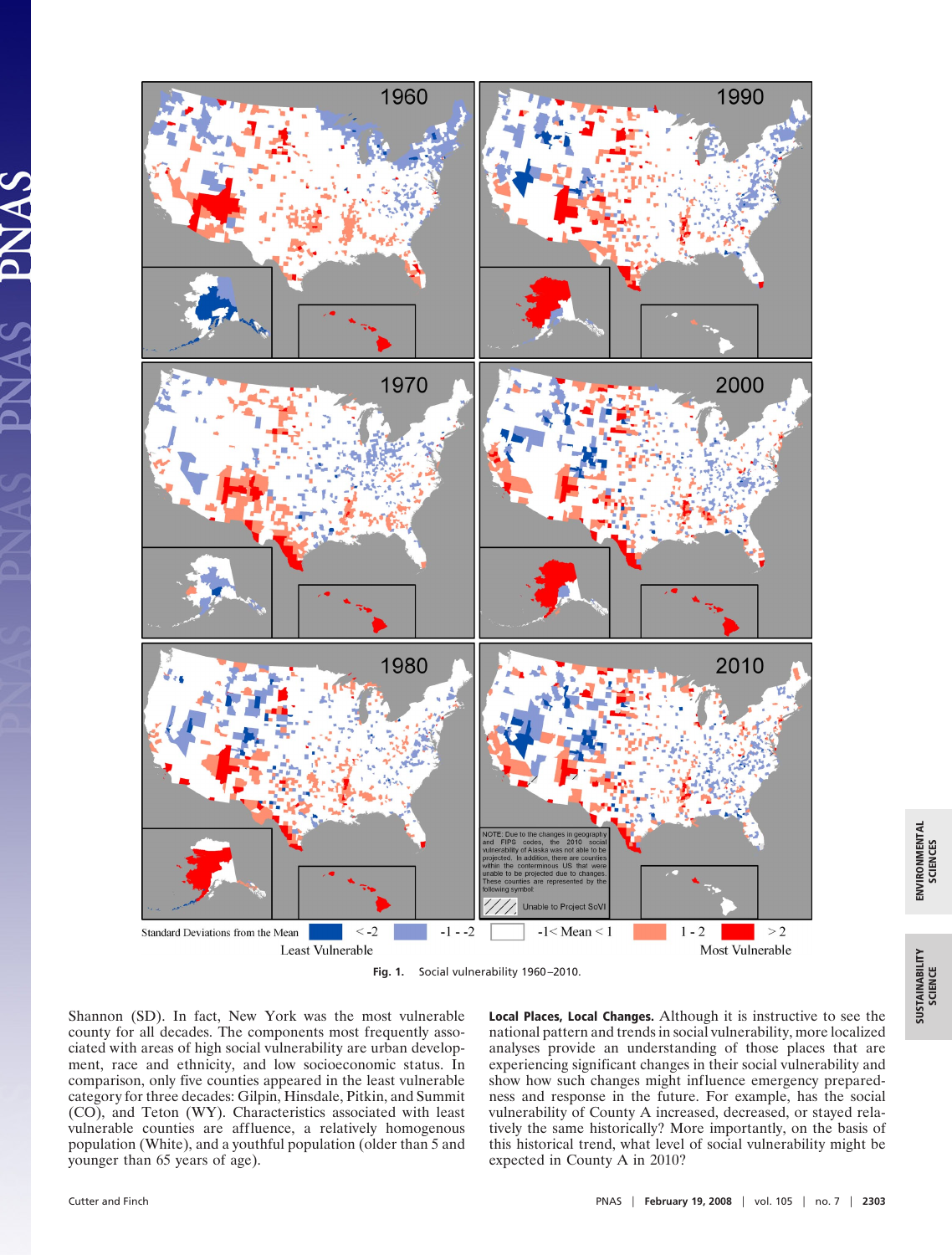#### **Table 2. Spatial clustering statistics and LISA cluster categories, 1960–2000**

|                                    | 1960<br>0.495 |            | 1970<br>0.507 |                                                 | 1980<br>0.323 |            | 1990<br>0.377 |            | 2000<br>0.367 |            |
|------------------------------------|---------------|------------|---------------|-------------------------------------------------|---------------|------------|---------------|------------|---------------|------------|
| Global Moran's /*                  |               |            |               |                                                 |               |            |               |            |               |            |
| LISA cluster categories            | Count         | % of total | Count         | % of total                                      | Count         | % of total | Count         | % of total | Count         | % of total |
| Significant local spatial clusters |               |            |               |                                                 |               |            |               |            |               |            |
| High vulnerability (high-high)     | 517           | 16.7       | 355           | 11.4                                            | 293           | 9.4        | 344           | 11.1       | 239           | 7.7        |
| Low vulnerability (low-low)        | 636           | 20.5       | 597           | 19.2                                            | 344           | 11.1       | 448           | 14.4       | 342           | 11.0       |
|                                    |               |            |               | County spatial outliers                         |               |            |               |            |               |            |
| Low-high                           | 25            | 0.8        | 36            | 1.2                                             | 55            | 1.8        | 56            | 1.8        | 60            | 1.9        |
| High-low                           | 42            | 1.3        | 46            | 1.5                                             | 70            | 2.2        | 60            | 1.9        | 58            | 1.9        |
|                                    |               |            |               | No statistically significant spatial clustering |               |            |               |            |               |            |
| Counties                           | 1,880         | 60.7       | 2,073         | 66.7                                            | 2,347         | 75.5       | 2,203         | 70.8       | 2.410         | 77.5       |
| Total                              | 3,100         | 100.0      | 3.107         | 100.0                                           | 3.109         | 100.0      | 3,111         | 100.0      | 3.109         | 100.0      |

\*The Moran's *I* statistic is interpreted as follows: a value close to 1 represents strong similarity between the values of the SoVI at all pairs of locations; a value of -1 indicates dissimilarity; while a value of zero represents a random pattern.

To answer these questions, the individual SoVI scores for each county for each decade were transformed to *z*-scores (based on the national mean score per decade) to ensure comparability over time for each individual county. By using a simple linear regression, a line of best fit was calculated with each county's transformed SoVI scores from 1960 to 2000. The resulting *R*<sup>2</sup> assessed the strength of the relationship between the line of best fit and the decadal SoVI points, whereas the slope of the line of best fit assessed directionality. Thus, a positive slope indicated increasing social vulnerability, and a negative slope indicated decreasing social vulnerability. An *F* statistic was used to determine whether the strength of the relationship was considered statistically significant at a 0.01 significance level.

There were 484 counties that had statistically significant linear trends in their social vulnerability through time based on the *F* statistic; the remaining 2,657 counties showed no statistically significant linear trend. To determine the direction of the trend, these counties were classified by using the slope breaking points of 0.5. The breakpoint represents the median of the line of best fit values (range:  $-1.22$  to  $+1.40$ ) for the 484 counties with statistically significant trends. There were 46 counties with a significant slope of  $>0.5$ , thereby representing counties with an increase in social vulnerability. On the other end of the spectrum, there were 40 counties with a significant slope  $\lt$  -0.5, demonstrating a decrease in social vulnerability. The remaining 398 counties had a statistically significant relationship between the SoVI points and the line of best fit; however, the linear slope was not large enough to suggest an obvious temporal increase or decrease.

Population change and population density have a significant impact on the temporal trends of social vulnerability. Counties increasing in social vulnerability are doing so because of extreme depopulation or population growth. For example, the depopulation of the Great Plains had a direct influence on many components that increase social vulnerability that are evident from the mapped patterns (Fig. 1). Consider McIntosh, Towner, and Divide counties in North Dakota. All of these counties experienced a 49–59% decrease in population from 1960 to 2000. As the counties lost younger people, the remaining population aged and eventually became dependent on social services and government support for their livelihoods. With fewer people, the civilian working force decreased, influencing the economic vitality of the county, and led to reduced access to critical facilities, such as hospitals and physicians. In 2000, Divide County's population was  $27.6\%$  elderly  $(65+)$  years of age) compared with the U.S. population distribution (12.4% elderly).

The opposite influence of population change is represented in the counties that increased in social vulnerability through time. Consider Orange County, CA, which was in the moderate vulnerability category in 1960 but by 2000 was among the most socially vulnerable in the nation. Orange County experienced significant population growth because of its proximity to Los Angeles, Long Beach, and Santa Ana. Since 1960, the population of Orange County, CA, increased by  $\approx 300\%$ . The population increase, largely the result of an influx of recent immigrants that resulted in a more diverse population, prompted more development; both factors contribute to social vulnerability to natural hazards.

There are also examples of counties experiencing socioeconomic changes that decrease social vulnerability. In 1960, Teton County, WY, Pitkin County, CO, and Mono County, CA, were rural counties with small populations and were categorized with moderate levels of vulnerability. The counties experienced drastic increases in population over the 40-year time span, ranging from doubling to quintupling. Pitkin County's population increased by  $\approx$  525%, Teton County's increased by 496%, and Mono County's increased by 481%. Instead of increasing the vulnerability, the population growth actually reduced it because of the characteristics of in-migrants: white and wealthy individuals who helped stimulate an economic boom in the tourism sector, the predominant economic driver in the counties.

Population growth as a single variable tends to increase social vulnerability. Yet, one of the contributions of the SoVI is that it enables us to examine the multidimensionality of such growth by examining changes in the characteristics of the population and its subsequent impact on the county's overall vulnerability.

**Anticipating Future Vulnerability.** What might the social vulnerability of U.S. counties look like in 2010? One the basis of the linear trend for each county across the five time stamps (1960, 1970, 1980, 1990, and 2000), we expect 88 counties in the most vulnerable category, representing 2.8% of the total counties in 2010. We expect that the least vulnerable category will contain 55 counties or 1.8% of the total counties. The projected spatial pattern of social vulnerability in 2010 is similar to previous decades (Fig. 1). There will be concentrations of high social vulnerability along the lower Mississippi River, the Southwest, the Texas–Mexico border, and California. However, the most dominant area of high social vulnerability will be located in the North Central United States. The counties with increased social vulnerability in 2010 are in North Dakota, South Dakota, and Montana and are associated with Native American Reservations or the depopulation of the Great Plains. As in all other decades, New York County, NY, will be the most vulnerable county in the predicted 2010 SoVI, followed by Kings County, NY, Bronx County, NY, and San Francisco County, CA.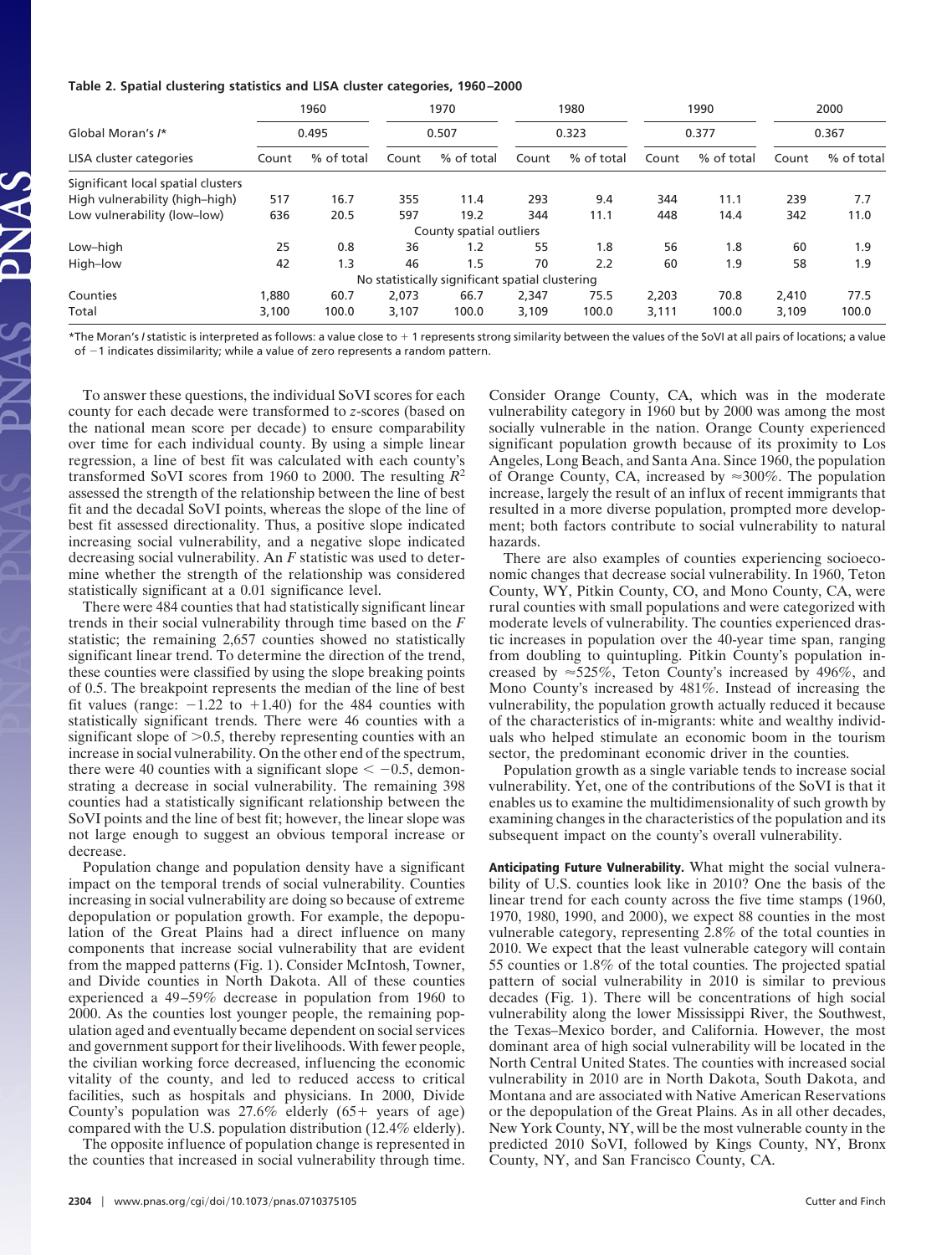The least vulnerable counties in 2010 will be located in the mountainous West, especially in Colorado, Nevada, and Idaho. The dominance of Colorado counties (Summit, Pitkin, Hinsdale, and San Miguel) as the least vulnerable will continue.

### **Discussion**

As the composition of American society changed during the past five decades, so too has our social vulnerability to natural hazards, as measured by the SoVI. Those most socially vulnerable populations were initially concentrated in the Deep South (race, gender, and socioeconomic status), the Southwest (Native American lands), and in Florida (elderly), but over time the pattern of social vulnerability to natural hazards in the United States changed. By 2000, the social vulnerability was greatest in the lower Mississippi Valley region, in South Texas border lands, in California's Central Valley, and in the upper Great Plains. Pockets of high social vulnerability remained in the Deep South and Southwest.

The driving forces behind increased social vulnerability vary between regions and across counties. For example, contributing components in the lower Mississippi Valley counties were race and socioeconomic status; along the Texas–Mexico border counties, it was ethnicity and poverty, whereas in the Great Plains counties, it was a combination of economic dependence and an aging population brought on by depopulation. The overall result was a distinct geography of social vulnerability to natural hazards based on the SoVI metric.

Many counties in the United States are experiencing a significant increase or decrease in social vulnerability, suggesting that the county's susceptibility to hazards and their potential ability to recover from them has changed. On the basis of this analysis, 46 counties had significant increases in social vulnerability and 40 counties had significant decreases in social vulnerability from 1960 to 2000. As these counties experience changes over time attributable to components such as increasing development and diversity, the driving forces contributing to the social vulnerability need to be identified in current hazard assessment and mitigation plans to make them more responsive.

The projected social vulnerability in 2010 identified priority areas that should be addressed now, to improve the resilience of communities. The SoVI of 2010 projects that high-social-vulnerability concentrations will continue along the lower Mississippi River, the Texas–Mexico border, southern California, the northern Great Plains, and in the nation's largest metropolitan areas.

Social vulnerability is born from inequality and its social and political consequences (37). In many ways, it mirrors the geography of inequality (38) and poverty (39). Within the context of natural hazards, the SoVI helps determine which places may need specialized attention during immediate response and longterm recovery after a natural hazard event, given the sensitivity of the populations and the lowered capacity to respond. Although not as readily apparent in the visualization of SoVI, metropolitan counties continue to be among the most socially vulnerable over time driven by components such as development density and large diverse populations. In a broader context of social policy, the SoVI has applicability in the identification of counties that are most in need for socially based services health, welfare, housing, education—that would not improve the quality of life of residents but would improve their ability to respond to and recover from disaster events.

Although there is much exciting work on the development of vulnerability and resilience indices, there are serious obstacles to validating such metrics. First, the concepts of vulnerability and resilience are complex, and their meanings are often contested within their respective research communities. Thus, establishing viable metrics for measuring vulnerability and resilience and at the appropriate scale becomes problematic. Second, using natural hazard losses as validation is an oft-suggested approach,

where losses would be correlated with social vulnerability. However, this approach assumes that the most socially vulnerable populations have the most to lose (economically), which is not the case. In correlating property losses with social vulnerability, we would expect an inverse relationship (high social vulnerability; low dollar losses), yet this assumes that the losses are evenly distributed throughout the nation, which they are not. Just as there is a spatial pattern of social vulnerability, there is a geographic distribution of natural hazard losses, with some regions exhibiting more hazard-proneness (e.g., coastal areas, seismic zones, and floodplains) or exposure than others (40, 41). Third, one could validate SoVI in a postevent situation such as Hurricane Katrina, where we could predict the differential recovery outcomes on the basis of the preexisting social vulnerability. This natural experiment is underway and it is too soon to judge, but such an approach could provide for a true validation of the SoVI metric. Finally, once the 2010 Census is completed and released, we will be able to test how close our projected SoVI was to the actual computation.

The identification of socially vulnerable counties and regions and the components contributing to social vulnerability is a critical element for emergency preparedness, immediate response, mitigation planning, and long-term recovery from disasters. As we have shown, social vulnerability to natural hazards is dynamic. The temporal and spatial changes in social vulnerability based on our historic assessments suggest that for future preparedness, response, recovery, and mitigation planning, a one-size-fits-all approach may be ineffective in reducing social vulnerability or improving local resilience to the impacts of hazards. Instead, a more flexible approach that nests place-specific local variability within the broader federal policy guidelines and frameworks is suggested.

#### **Materials and Methods**

**SoVI.** Working from the extant literature on hazard impacts and disaster response generated by field studies, a broad list of characteristics that influence social vulnerability was generated (e.g., socioeconomic status, gender, and housing tenure) (14). More than 250 variables initially were collected from 1990 U.S. Census sources for all U.S. counties. A number of statistical tests were performed to eliminate correlated variables, resulting in a set of 42 normalized (to percentages, per capita, or per square mile) independent variables (33). A principal components analysis (PCA) was used to further reduce the 42 variables into broadly based dimensions of social vulnerability (hereinafter referred to as components). To simplify the underlying structure of the dimensions and to produce more statistical independence between them, a varimax rotation was used. We used the Kaiser criterion (eigenvalues  $> 1.00$ ) to generate the total number of components. These procedures reduced the 42 variables to 11 independent components accounting for 76.4% of the explainable variance in the data (in the original 1990 case). The SoVI score was created by summing all of the independent component loadings for each record, in this case the county. As noted in the original article, there is no theoretical justification for assuming the relative importance of one factor over another in the construction of the index. In the absence of such a theoretical basis, the factors were equally weighted to produce the composite SoVI score for the decade.

The SoVI is a unitless, spatial measure, and its importance is in its comparative value across geographic locations, not its absolute value. We can think of SoVI as an algorithm for quantifying social vulnerability rather than a simple numerical index that can be ground-truthed with direct observational data. For interpretive reasons, high social vulnerability is defined as those counties with SoVI scores  $\geq$  2 SD from the mean, whereas counties low in social vulnerability have SoVI scores  $\leq$  2 SD from the mean.

**Historical Reconstruction of Social Vulnerability.** To analyze changes in social vulnerability over time and across space, the original computation of SoVI was rerun for 1960, 1970, 1980, 1990, and 2000 by using the same variables and methodology. There were many challenges during the reconstruction of SoVI, including changes in the spatial enumeration unit and the consistency of variables throughout time.

**Spatial Enumeration.** The unit of analysis was the county level for the United States because it was assumed that once established, county boundaries rarely